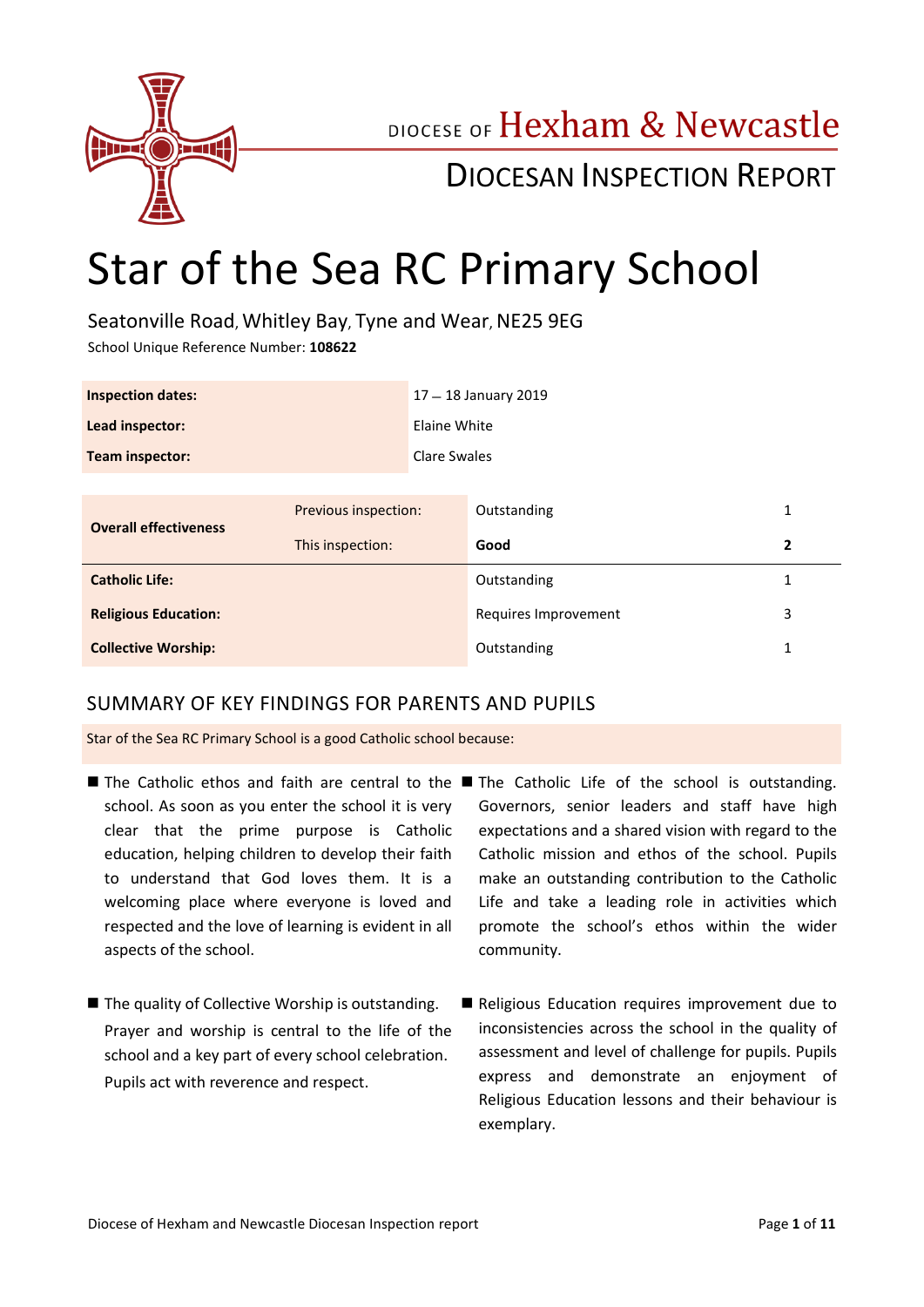## FULL REPORT

#### INFORMATION ABOUT THE SCHOOL

- Star of the Sea is a larger than average sized primary school serving the parish of Our Lady Star of the Sea, Whitley Bay.
- The proportion of pupils known to be eligible for the pupil premium is below average.
- $\blacksquare$  The majority of pupils are from white British backgrounds.
- $\blacksquare$  The proportion of pupils supported at school action is below average.
- The proportion of pupils supported at school action plus or with a statement of special educational needs is below average.

#### WHAT DOES THE SCHOOL NEED TO DO TO IMPROVE FURTHER?

- Improve the quality of teaching and learning and assessment so that all pupils make good or better progress by:
	- using assessment information more effectively to match learning tasks and activities to pupils' needs and provide information to pupils about how to improve their work.
	- challenging all pupils, but particularly the more able, so that they make consistently good progress and achieve to the best of their ability.
	- further develop assessment systems and ensure leaders analyse the progress of different groups of pupils to target intervention where necessary.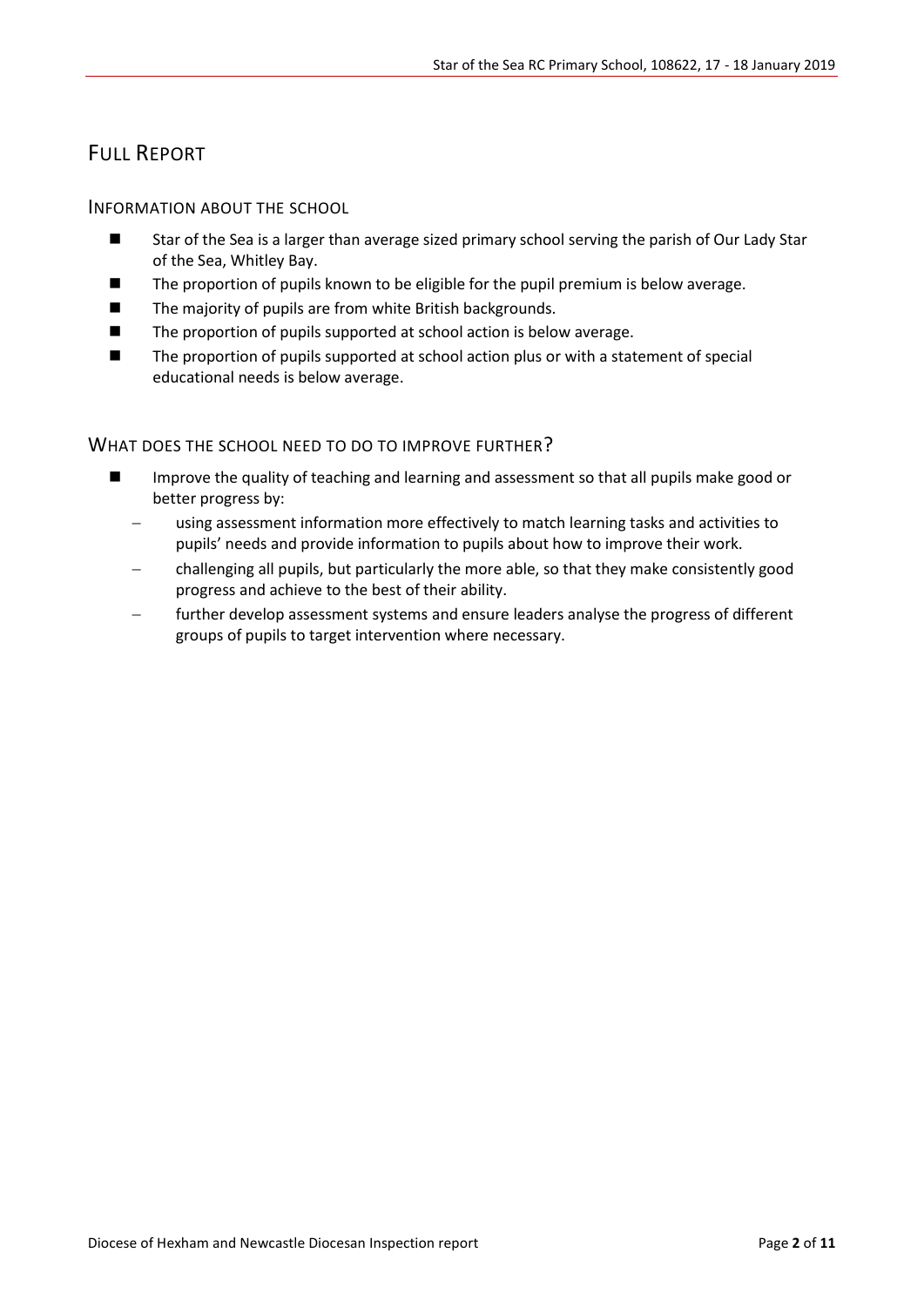## CATHOLIC LIFE

THE QUALITY OF THE CATHOLIC LIFE OF THE SCHOOL **1 1** 

- The extent to which pupils contribute to and benefit from the Catholic Life of the school.
- The quality of provision for the Catholic Life of the school.
- How well leaders and managers promote, monitor and evaluate the provision for the Catholic Life of the school.

#### **The extent to which pupils contribute to and benefit from the Catholic Life of the school is outstanding.**

- The Catholicity of Star of the Sea is evident from the moment one enters the school. The environment is welcoming and there is a deep sense of community amongst staff, pupils, parents and governors.
- Pupils contributed to the formation of the mission statement which is prominently displayed around the school.
- Pupils wholeheartedly embrace the Catholic ethos of the school and take full advantage of the opportunities this offers. They take a leading role in activities which promote the Catholic Life of the school.
- Pupils are very aware of their personal spirituality and eloquently express what it means and how it shapes their relationships with others in school, in their families and in the wider community.
- Pupils are very aware of the needs of others. They see it as their responsibility to help those in need. A year 4 pupil spoke with compassion about raising money throughout the school year for CAFOD, Children in Need, Comic Relief, St Cuthbert's Care, the homeless and refugees. The school also supports local food banks as well as the Samaritan's Purse Shoebox Appeal.
- The newly formed Mini Vinnie group, led by the deputy headteacher, is looking forward to further developing the work of the school in the community.
- Pupils are enthusiastic about the opportunities to work with the Youth Ministry Team; pupils in year 4 look forward to their overnight stay at the Emmaus Youth Village, whilst pupils in year 6 enjoy the annual festival held there.
- Each classroom has a prominent focal prayer area. The area is well resourced and pupils use these areas with reverence and respect. Artefacts are high quality and pupils enjoy using them to prepare thoughtful and inspiring focal points. One pupil in nursery commented 'I can play with Jesus here'.

| 1 |
|---|
| 1 |
| 1 |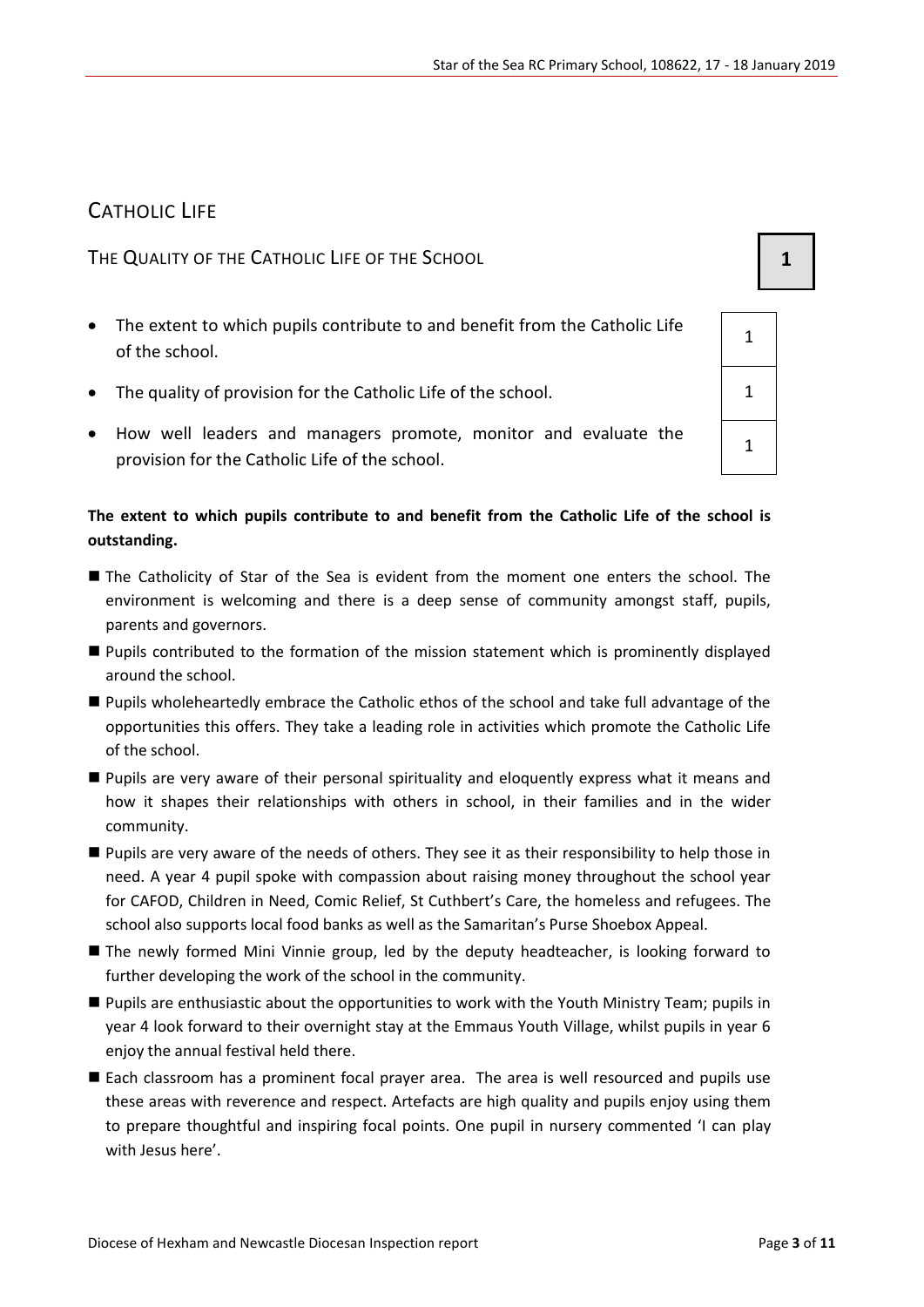■ The prayer garden is at the heart of the school building. Pupils see it as a place of quiet and a place for them to enjoy prayerful reflection.

#### **The quality of provision for the Catholic Life of the school is outstanding.**

- $\blacksquare$  The provision for the Catholic Life of the school is a very high priority.
- Staff are excellent role models and they value opportunities to deepen their own spirituality in order to further support their pupils. They are eager to take advantage of Diocesan training in spirituality and formation, as well as working with other schools in the Catholic cluster. They appreciate the opportunity for retreat, with one member of staff commenting that this 'strengthens us as a team'.
- Displays reflecting the Catholicity of the school are of a very high quality. Beautiful stained glass windows designed and made by pupils reflect the school's devotion to Our Lady. A display of the aspects of Catholic Life in school shows the charity work that pupils are involved in. Displays evolve with the liturgical year, during Advent a learning walk depicted the story of Christmas and each Lent the Stations of the Cross are dramatised.
- The leadership team has a firm awareness of the changing social context of some of their pupils. In order to offer further support to pupils in school the deputy headteacher has very skilfully developed the existing Rainbows bereavement programme to address other issues pupils experience within a wider social context. This is a huge strength of the school, and the support is very much welcomed and appreciated by pupils and their families. One pupil made a gift of a rainbow logo to the group in thanks for the support received.
- **Pupils are supported in their physical, social and emotional needs through nurture groups,** friendship groups, Lego club and the buddy system which operates between year 6 and reception class. The school has an annual friendship week as well as transition programmes for year 6 pupils when transferring to secondary school.
- The school has a clear behaviour policy which is embedded into the daily life of the school. This is evident in pupils' exemplary behaviour around school, the respect they show to one another, to adults and to their learning environment.
- The behaviour policy is underpinned by the Statements of Belief, which are shared with the whole school community. Parents appreciate that the statements are shared with them via newsletters and the website, with one parent commenting that she 'talks about them with her children at home'.
- School and parish work closely together on sacramental preparation. Two members of staff and members of the governing body help to run the programme which is greatly valued and supported by parents.
- The parish priest and deacon are regular visitors to school; pupils and staff enjoy their visits and their support.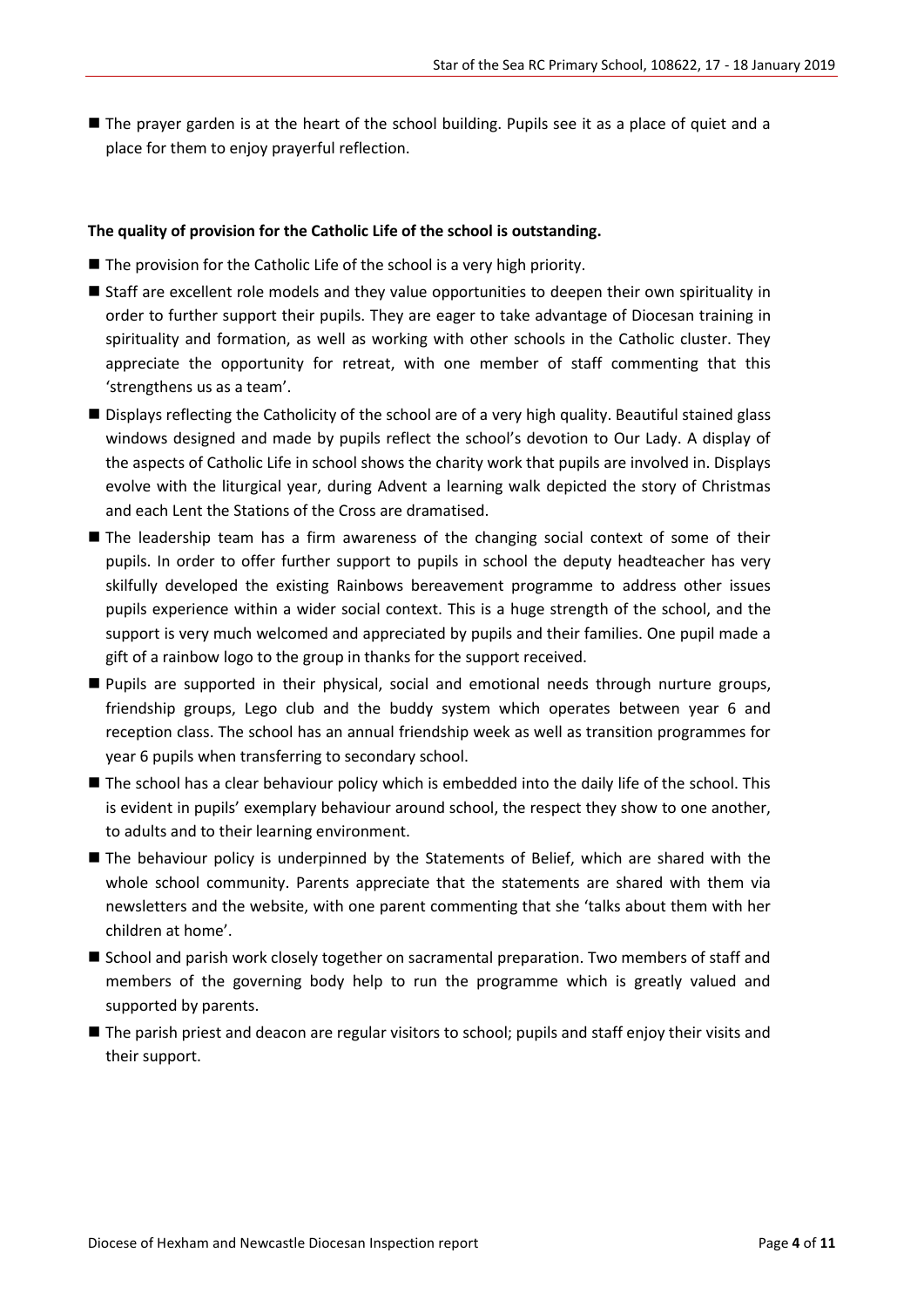#### **How well leaders and managers promote, monitor and evaluate the provision for the Catholic Life of the school is outstanding.**

- The provision for the Catholic Life of the school is given the highest priority by leaders. This is complimented by the high priority given to Collective Worship in school. Staff, pupils and families benefit from the deep commitment of school leaders to the Church's mission in education.
- The Catholic Life of the school is carefully monitored and analysed; leaders take into account the views of staff, pupils and parents, which leads to well targeted and planned improvements.
- Continuing professional development (CPD) focusing on the Catholic Life of the school occurs frequently and effectively. As a result, staff have a keen understanding of the school's mission and are actively involved in shaping and supporting it.
- **The school engages very successfully with parents and carers, they are very well informed** about the Catholic Life of the school through weekly newsletters and website items. Parents are highly supportive of the school's mission and appreciate the benefits of it for their children.
- The governing body is highly ambitious for the Catholic Life of the school and makes a very significant contribution to it. Governors have high expectations of staff and pupils with regard to spiritual development. They are kept up to date with all aspects of Catholic Life by the deputy headteacher and the Religious Education coordinator. Governors are very proactive, attending liturgies, Collective Worship, school Masses and various fundraising initiatives. A number of governors and staff are catechists supporting the programme for sacramental preparation.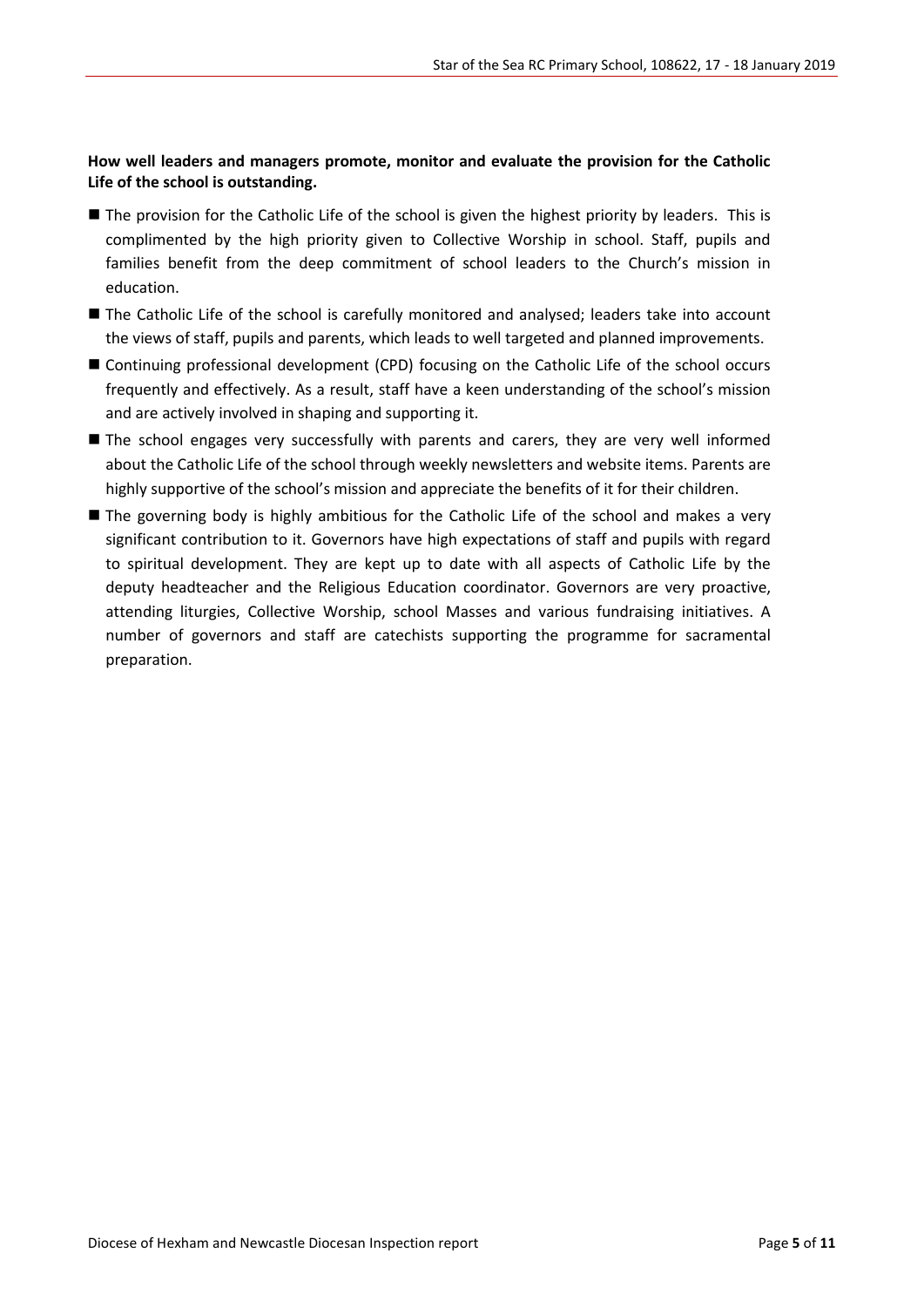#### RELIGIOUS EDUCATION

#### THE QUALITY OF RELIGIOUS EDUCATION **3**

- How well pupils achieve and enjoy their learning in Religious Education.  $\vert$  3
- The quality of teaching and assessment in Religious Education. **3** 3
- How well leaders and managers promote, monitor and evaluate the provision for Religious Education.

#### **How well pupils achieve and enjoy their learning in Religious Education requires improvement.**

- Most pupils say they enjoy Religious Education lessons. They display positive attitudes to learning, demonstrate interest and enthusiasm and want to do their best. Behaviour for learning is good.
- Pupils start school with knowledge and skills that are in line with what is expected for their age. They make good progress across early years foundation stage and by the end of reception year the percentage of pupils achieving a good level of development is above average. However, progress slows down in key stage 1 (KS1) and key stage 2 (KS2) with some pupils not making the expected progress.
- Outcomes at the end of KS1 and the end of year 4 require some improvement because attainment has been below the diocesan average for the last few years. Current progress across the school is not consistent.
- **E** Evidence from book scrutinies shows a varied range of written activities, however progress is hindered as tasks are not always appropriately pitched to meet the needs of all pupils. Pupils are not sufficiently challenged to achieve higher levels.
- The most able pupils do not make consistently good progress in their learning because work and tasks are not challenging.
- The small group of pupils identified as having a special educational need make good progress because of targeted support.
- Differentiation is mainly by outcome. Tasks in Religious Education are not always consistently differentiated effectively to meet the needs of all pupils.

#### **The quality of teaching and assessment in Religious Education requires improvement.**

 Planning in some year groups lacks clarity and the learning outcomes are not clear. Some lessons are well paced but this is not consistent across the school. Expectations of what pupils can achieve are not always high enough and at times tasks are not matched closely enough to pupils' skills and understanding and therefore do not challenge and extend learning for all

2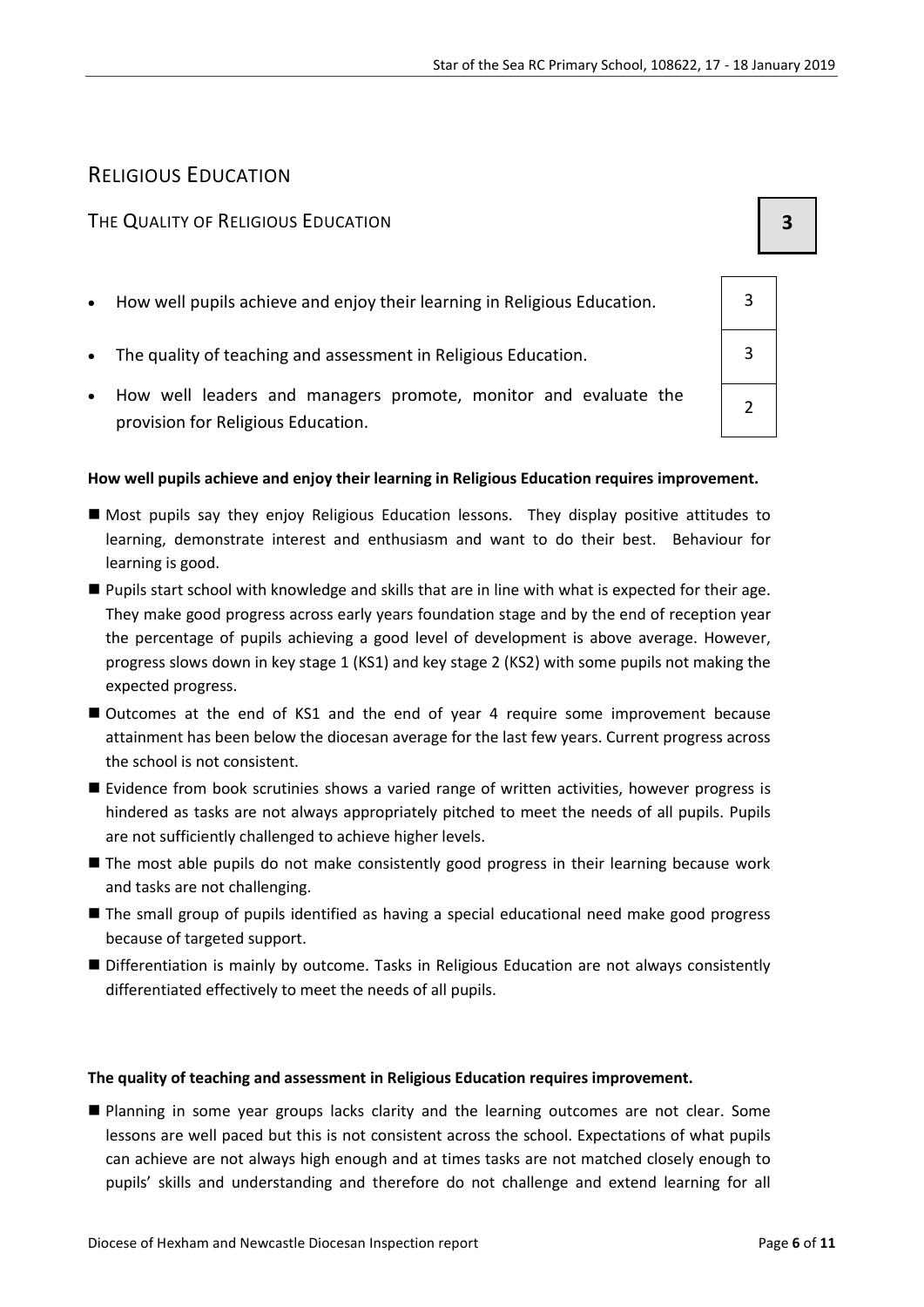groups of pupils.

- Where teaching is good, teachers use assessment skilfully to inform planning of future learning, however this is not consistent across school.
- Anomalies with teacher assessment indicate that not all staff are confident in assessing and levelling work accurately.
- The standard of marking and feedback is variable and does not always refer to key Religious Education skills. Marking is usually supportive but in some classes teachers do not provide sufficient improvement prompts and guidance to outline and support the next steps in learning.
- Relationships between pupils and teachers are warm and constructive and contribute to the pupils' eagerness to learn.
- Teaching assistants provide a good contribution to pupils' learning. They have positive relationships with pupils and support them well in their learning.

#### **How well leaders and managers promote, monitor and evaluate the provision for Religious Education is good.**

- Through the commitment and drive of the deputy headteacher and Religious Education coordinator, Religious Education is beginning to have a high profile in the life of the school. Together they have a clear vision and an understanding of the direction the school needs to take to ensure whole school improvement in Religious Education.
- The Religious Education coordinator has attended regular training and worked conscientiously, ably supported by the deputy headteacher, to implement all advice and guidance from the Diocese which is then disseminated to all staff.
- A systematic range of processes are in place for the monitoring and assessment of Religious Education which gives a clear picture of pupil progress and attainment, however not all assessment across the school is accurate. The deputy headteacher and Religious Education coordinator are aware of the areas for further development and are working hard to ensure that assessment is used consistently and accurately across the whole school to improve progress and attainment.
- The deputy headteacher is driven in her desire to improve both teaching and learning across the school and in inspiring the staff and pupils to share their vision. As a result, she has identified clear steps for improvement which are detailed in the school improvement plan and are beginning to impact on standards.
- The Religious Education curriculum meets the requirements of the Bishops' Conference and contributes very effectively to the pupils' spiritual and moral development.
- The school works very effectively with the parish to ensure that sacramental preparation is in accordance with Diocesan policy.
- Governors are kept well informed about Religious Education and are knowledgeable about the school's strengths. They now need to provide appropriate challenge to senior leaders to ensure that Religious Education continues to improve.
- The deeply committed deputy headteacher and Religious Education coordinator have the professional drive and religious conviction to ensure that Religious Education continues to move forward.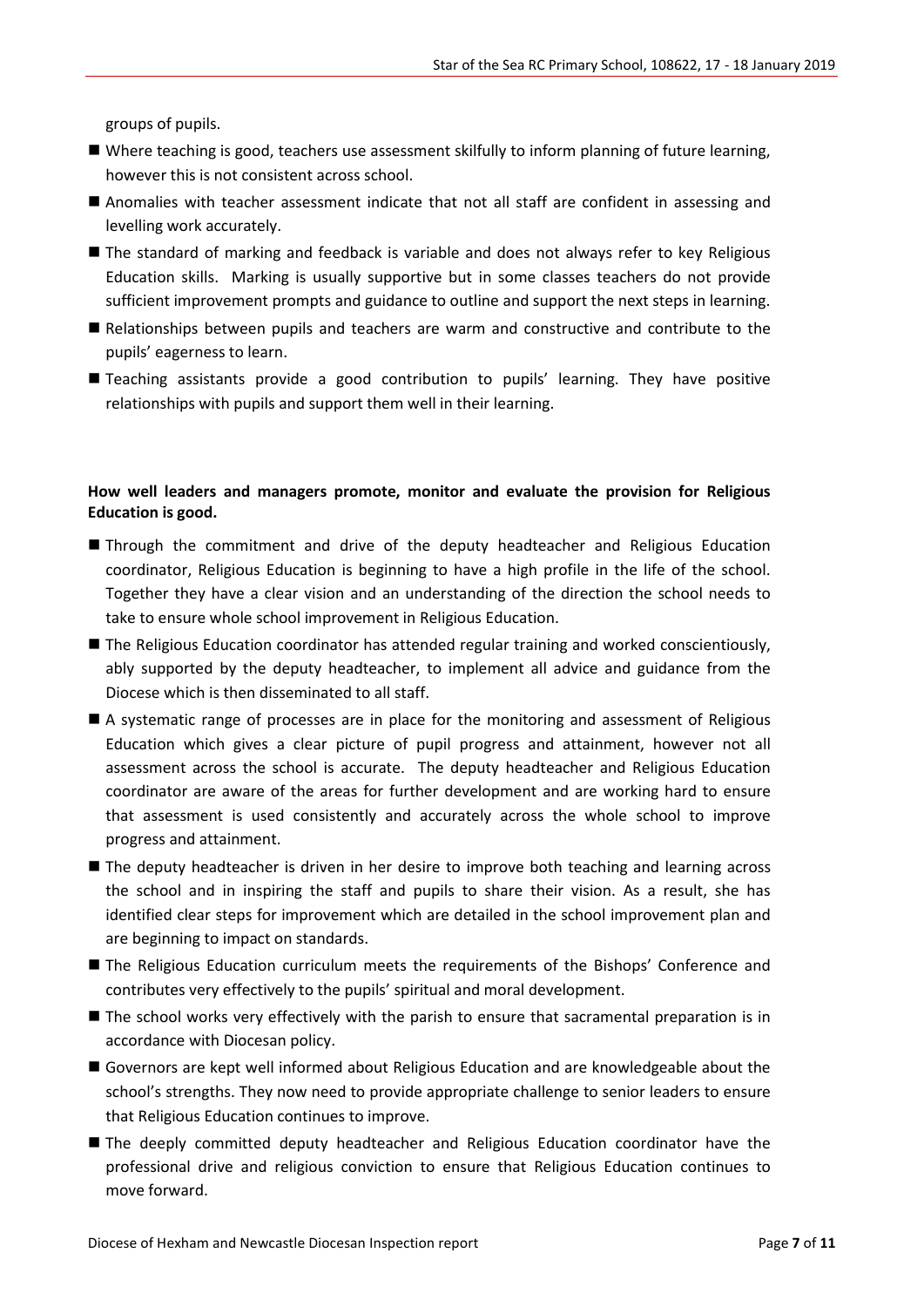### COLLECTIVE WORSHIP

#### THE QUALITY OF COLLECTIVE WORSHIP **1 1**

- How well pupils respond to and participate in the school's Collective Worship.
- The quality of provision for Collective Worship. 1
- How well leaders and managers promote, monitor and evaluate the provision for Collective Worship.

#### **How well pupils respond to and participate in the school's Collective Worship is outstanding.**

- **There are a wide range of acts of Collective Worship at Star of the Sea. They engage the** interest of all pupils and inspire them in deep thought and heartfelt response.
- From the earliest age, in nursery and reception class, children are encouraged to set up their prayer table for Collective Worship. This is built upon throughout the school as pupils develop skills in preparing and leading liturgy and Collective Worship, choosing appropriate prayers, readings and hymns, whilst incorporating dance and drama to deepen the experience. During the inspection, year 2 pupils were observed re-enacting the baptism of Jesus during a liturgy for parents, whilst children in KS2 performed a dance to emphasise the message of community.
- Pupils lead worship readily, displaying confidence and enthusiasm. They are creative and resourceful in their planning, using a highly effective combination of scripture, artefacts, liturgical music and art. To them, it is a natural part of being a faithful, praying community.
- $\blacksquare$  The vast majority of pupils are naturally at ease with their expressions of faith; there is a genuine enthusiasm for Collective Worship which is reflected in the quality of communal singing, the quality of prayerful silence and in the depth of reverent participation in communal prayer.
- Almost all pupils have an excellent understanding of the Church's liturgical year, seasons and feasts, with one year 2 pupil speaking confidently about the Triduum.
- **The experience of living and working in a faithful, praying community has a tangible effect on** the spiritual and moral development of all pupils and is witnessed in all areas of school life.

#### **The quality of provision for Collective Worship is outstanding.**

- Collective Worship is central to the life of the school for all pupils. Praying together is part of the daily experience for all pupils and staff.
- Collective Worship is well planned. It has a clear purpose and message. Themes may be based on the Church's liturgical year or the Come and See topic, many incorporate social issues such as homelessness or the refugee crisis.
- Staff have an excellent understanding of the Church's liturgical year, seasons and feasts and are highly skilled in helping pupils to plan and deliver Collective Worship of a high quality.

| 1 |  |
|---|--|
| 1 |  |
| 1 |  |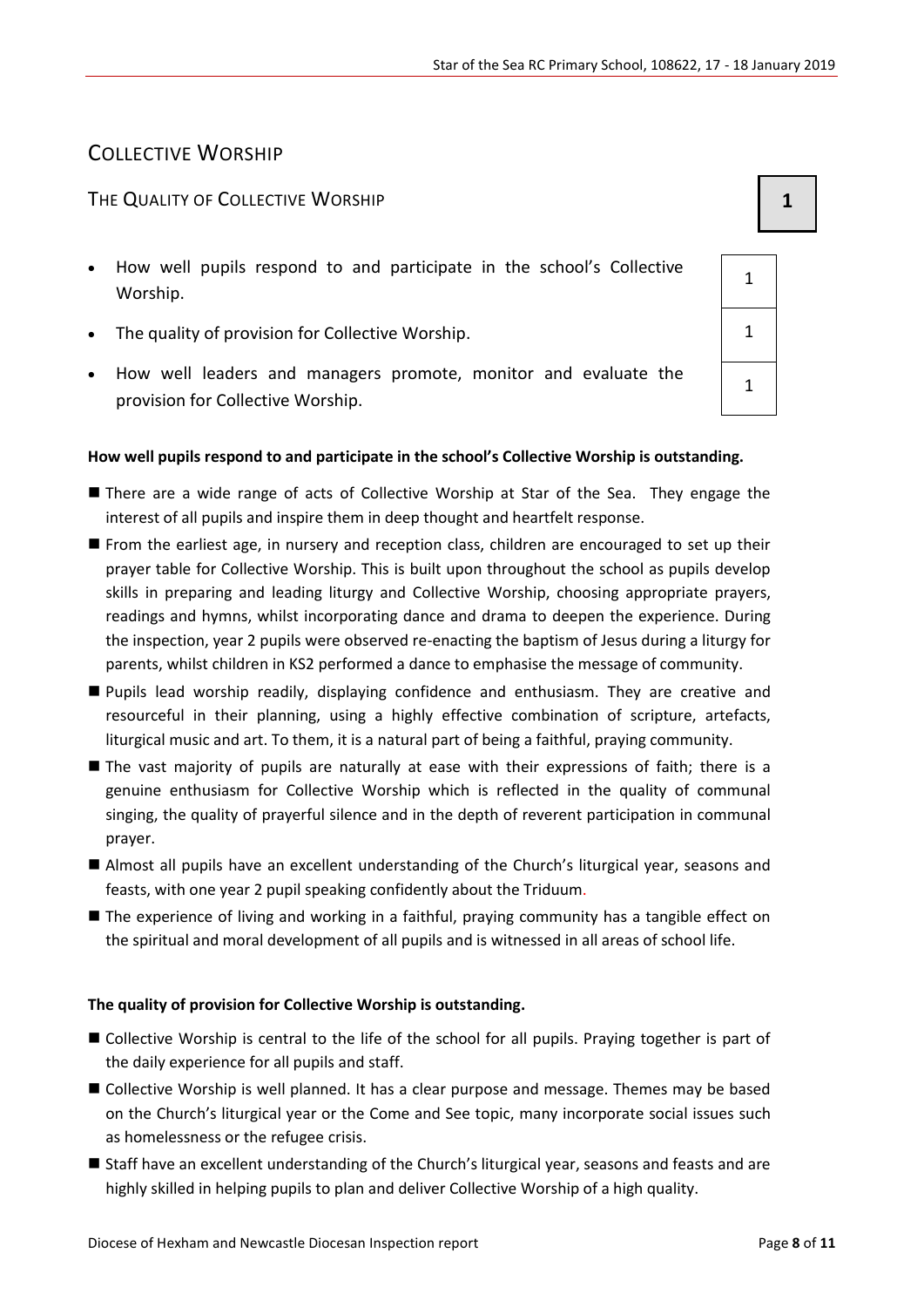- Staff and pupils work very effectively together to enhance worship through a wide variety of methods and styles of prayer.
- Opportunities are planned in a manner that attracts and facilitates attendance by families, governors and the clergy and response to this invitation is outstanding. These opportunities are very much appreciated by the school community and the response to pupil led worship is joyful.
- **Responses to questionnaires demonstrate how greatly pupils and adults appreciate the varying** forms of worship throughout school.

#### **How well leaders and managers promote, monitor and evaluate the provision for Collective Worship is outstanding.**

- **E** Leaders and governors place the highest priority on the provision for Collective Worship. This is demonstrated in their own expert knowledge, that of the staff, the quality of resources and artefacts used and the wide range of worship opportunities offered to the whole school community.
- **E** Leaders have an extensive understanding of the Church's liturgical year, seasons and feasts and are skilled in making these accessible to staff and pupils, enabling staff, in turn, to extensively promote pupils planning and leading Collective Worship in a variety of contexts.
- The provision for Collective Worship is rigorously monitored; the views of pupils and parents are regularly sought; the evaluation of Collective Worship is skilfully incorporated into the worship itself. Findings are incorporated into the school improvement plan and used to inform training needs.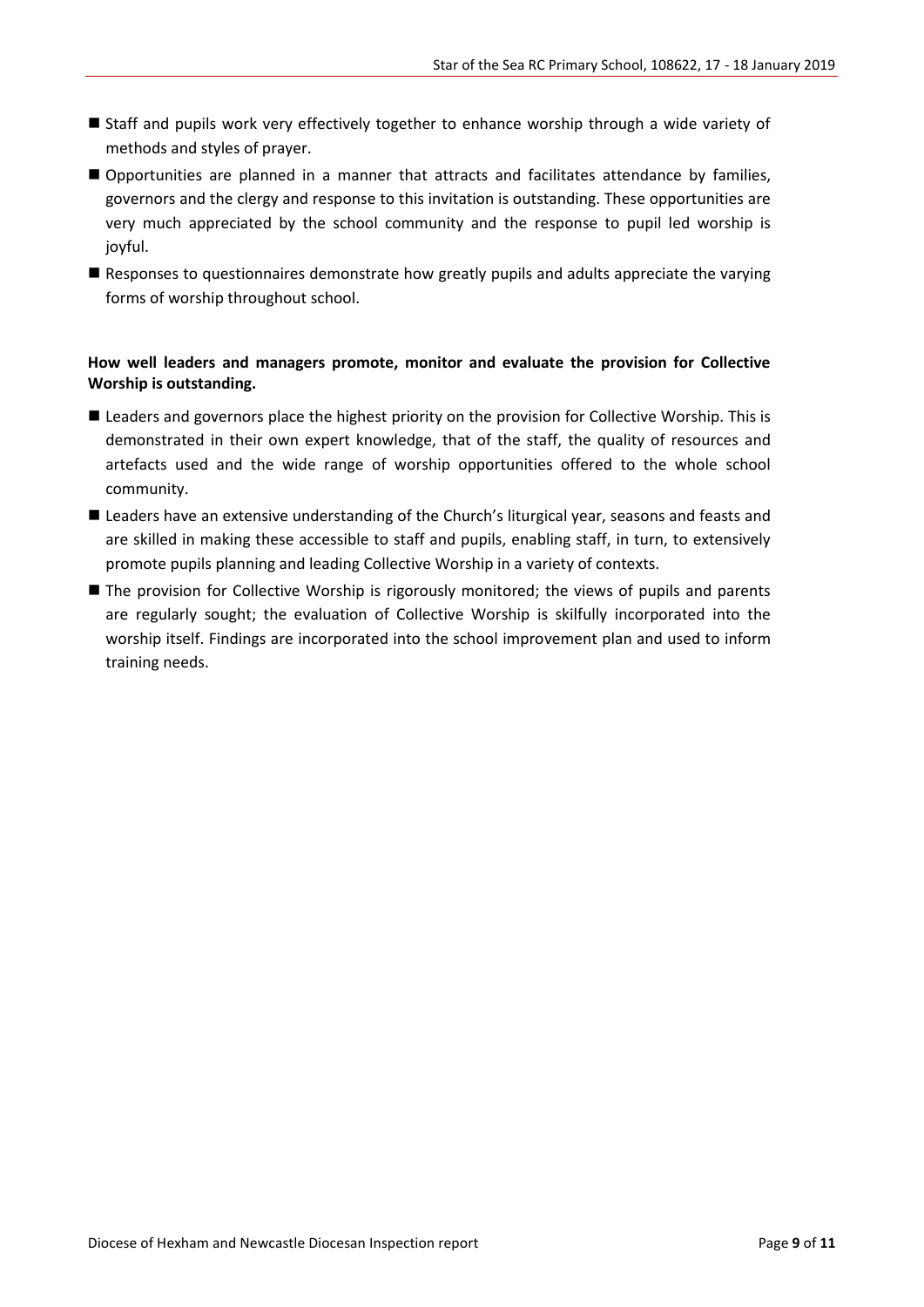### SUMMARY OF INSPECTION JUDGEMENTS

## **HOW EFFECTIVE THE SCHOOL IS IN PROVIDING CATHOLIC EDUCATION: 2**

 $\Gamma$ 

| <b>CATHOLIC LIFE:</b>                                                                                             |  |
|-------------------------------------------------------------------------------------------------------------------|--|
| The extent to which pupils contribute to and benefit from the Catholic<br>Life of the school.                     |  |
| The quality of provision for the Catholic Life of the school.                                                     |  |
| How well leaders and managers promote, monitor and evaluate the<br>provision for the Catholic Life of the school. |  |

| <b>RELIGIOUS EDUCATION:</b>                                                                  | 3 |
|----------------------------------------------------------------------------------------------|---|
| How well pupils achieve and enjoy their learning in Religious Education.                     | 3 |
| The quality of teaching and assessment in Religious Education.                               |   |
| How well leaders and managers monitor and evaluate the provision for<br>Religious Education. |   |

| <b>COLLECTIVE WORSHIP:</b>                                                                           |  |
|------------------------------------------------------------------------------------------------------|--|
| How well pupils respond to and participate in the school's Collective<br>Worship.                    |  |
| The quality of provision for Collective Worship.                                                     |  |
| How well leaders and managers promote, monitor and evaluate the<br>provision for Collective Worship. |  |